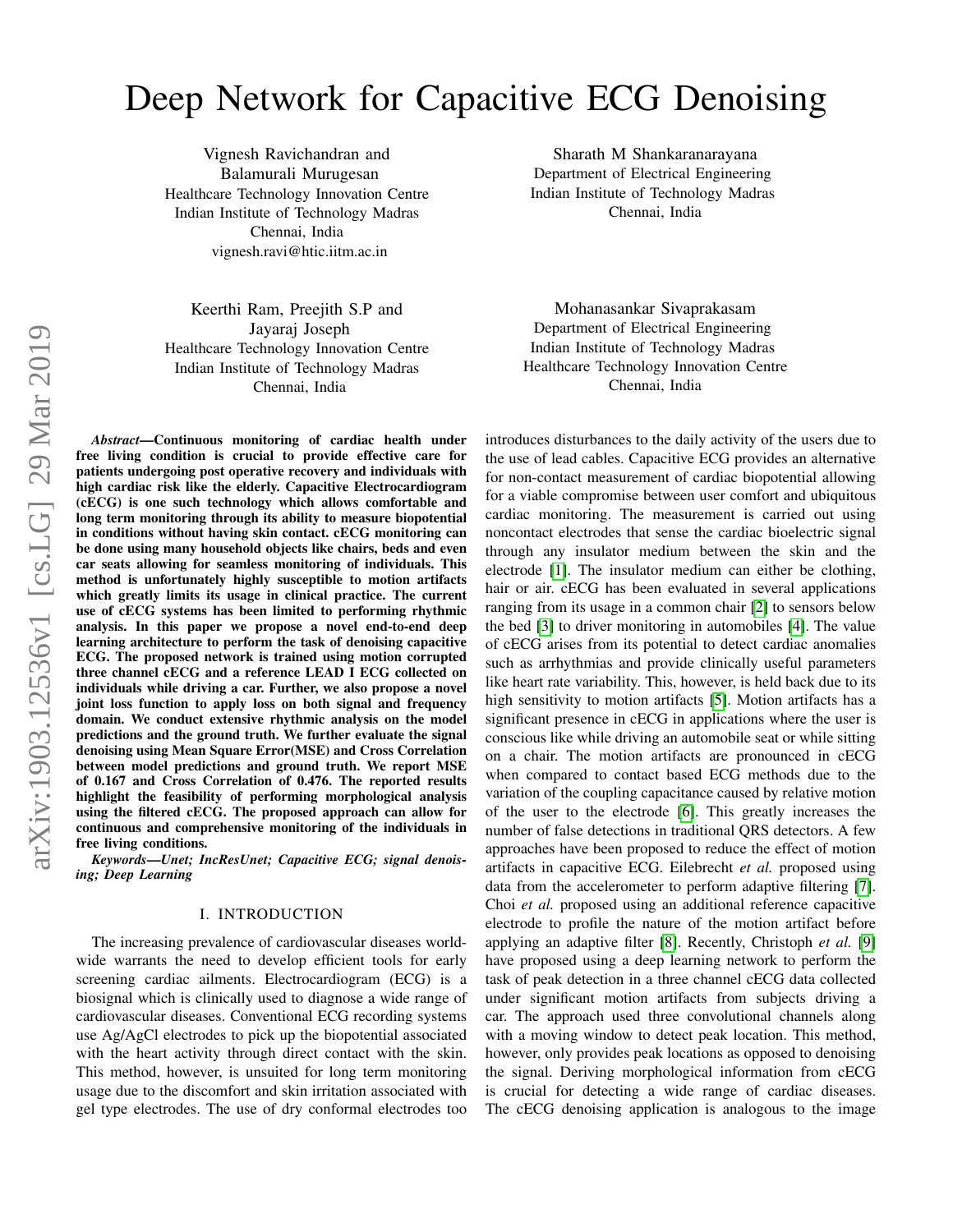denoising where certain filters need to be applied to the noisy image. With the advent of deep learning, however, the task of image denoising has been carried out using autoencoders [\[10\]](#page-4-9). One specific architecture, Unet has provided significant results while denoising CT images [\[11\]](#page-4-10). Stoller *et al.* proposed WaveU-net to perform sound source separation in the 1D audio domain using Unet [\[12\]](#page-5-0). Similarly, performing denoising on cECG would extend its clinical utility from rhythmic analysis to providing morphological analysis for screening cardiac ailments in free living conditions.

The contributions of this paper are as follows:

- We propose a novel end-to-end deep learning network to perform capacitive ECG denoising from multichannel input capacitive ECG.
- We propose a novel joint loss function which combines L1 loss between model prediction and ground truth on the signal domain with Fourier domain L1 loss between model prediction and ground truth.
- We study the performance of the proposed network using the UnoViS auto2012 dataset for the task of localizing R-peaks using a comprehensive HRV analysis.
- We evaluate the feasibility of deriving morphological significance from the ECG generated by the proposed model by comparing similitude and signal reconstruction error against a reference LEAD I ECG.

## II. METHODOLOGY

#### *A. Problem formulation*

The task of the proposed deep learning model is to extract a denoised LEAD I ECG from given multichannel capacitive ECG signals. The dataset  $X = \{ (x^{(1)}, y^{(1)}), (x^{(2)}, y^{(2)}), \dots, (x^{(m)}, y^{(m)}) \}$ consists of the multichannel capacitive ECG signal  $x^{(i)} = x^{(i)}_{ch}$  $_{ch1}^{\left( i\right) },x_{ch}^{\left( i\right) }$  $\overset{(i)}{ch_{2}}\overset{(i)}{x}_{ch}$  $\begin{bmatrix} a_1 \\ c_2 \\ c_3 \end{bmatrix}$  and reference LEAD I ECG signal  $y^{(i)}$ , where  $x_{ch}^{(i)}$  $\bar{c}_{ch1}^{(i)}, x_{ch2}^{(i)}$  $c_{ch2}^{(i)}, x_{ch3}^{(i)} \in R^n$  and  $y^{(i)} \in R^n$ .

The proposed deep learning network is designed in the topology of an encoder-decoder network making use of fully convolutional blocks. The encoder section produces feature vectors  $z_1^{(i)}$  by performing repeated downsampling of the input  $x^{(i)}$ . The decoder section however, performs repeated upsampling using  $z_1^{(i)}$  as its input and produces the predicted LEAD I ECG signal  $y_{pred}^{(i)}$ . These are represented by equations [1](#page-1-0) and [2.](#page-1-1)

$$
z_1^{(i)} = F_1(x^{(i)}; \theta_1) \tag{1}
$$

$$
y_{pred}^{(i)} = F_2(z_1^{(i)}; \theta_2)
$$
 (2)

<span id="page-1-1"></span><span id="page-1-0"></span>Where  $F_1$ ,  $F_2$  are function representations of the encoder and decoder with parameters  $\theta_1$  and  $\theta_2$ . The decoder network outputs  $y_{pred}^{(i)}$  which denotes the predicted LEAD I ECG.

# *B. Network Architecture*

The proposed network was inspired from the IncResU-Net network which is used for 2D medical image segmentation application [\[13\]](#page-5-1). The network architecture of the proposed fully convolutional network for performing capacitive ECG denoising can be seen in Fig. [1.](#page-2-0) The network architecture consists of two sections namely the encoder and decoder. The downsampling operation is performed in encoder section with the 3 channel input cECG signals. The encoder section is made of 8 levels, at each level convolution operation is performed using filters of size 1x4. This is then followed by Batch Normalization [\[14\]](#page-5-2), leaky ReLU [\[15\]](#page-5-3) with slope 0.2, Dropout and finally dilated residual inception block. Batch Normalization helps in accelerating the convergence of model as it transforms any input data to a distribution with zero mean and unit variance. Non-linearity in the network is achieved by introducing the leaky ReLU activation function. Dropout helps in reducing interdependent learning amongst neurons by randomly dropping out nodes in the network connection. Dilated residual inception blocks provide a larger receptive field without a significant increase in the number of parameters of the model. Applying multiple convolutions at different dilation rates within the dilated block prevents the vanishing gradient problem and significantly reduces the convergence time during training. In order to improve training efficiency during downsampling, strided convolution operation was used instead of Max-pooling to preserve spatial information [\[16\]](#page-5-4). The input size is decreased during downsampling operation while increasing the number of filters at each convolution layer. The number of filters in the encoder section are incremented by a factor of two till the total filters in a level is 512. The total filters in subsequent levels in the encoder are maintained at 512. Finally a 1x1 1D convolution operation was performed on  $8^{th}$  level of the encoder. Upsampling is carried out in the decoder section using the deconvolution operation at each level similar to encoder section. At each level, features from decoder section were concatenated with corresponding encoder pair similar to the original U-Net. In the final level of the decoder, a  $1 \times 1$  1D convolution operation is used to obtain the desired output LEAD I ECG predictions from the feature maps.

## *C. Loss Function*

In the domain of deep learning based Magnetic Resonance Imaging reconstruction, it was found that incorporating loss terms from both image domain and frequency domain between the ground truth and model prediction resulted in better reconstruction [\[17\]](#page-5-5). A similar approach can be used in the task of capacitive ECG denoising, where it is crucial to enforce similarity in both the signal and frequency domains. Hence, for training the proposed model, we apply a joint loss comprised of both signal domain loss and frequency domain loss which are represented as

$$
L_s(\theta) = \sum_{i=1}^{m} SmoothL_1(y^{(i)} - y_{pred}^{(i)})
$$
 (3)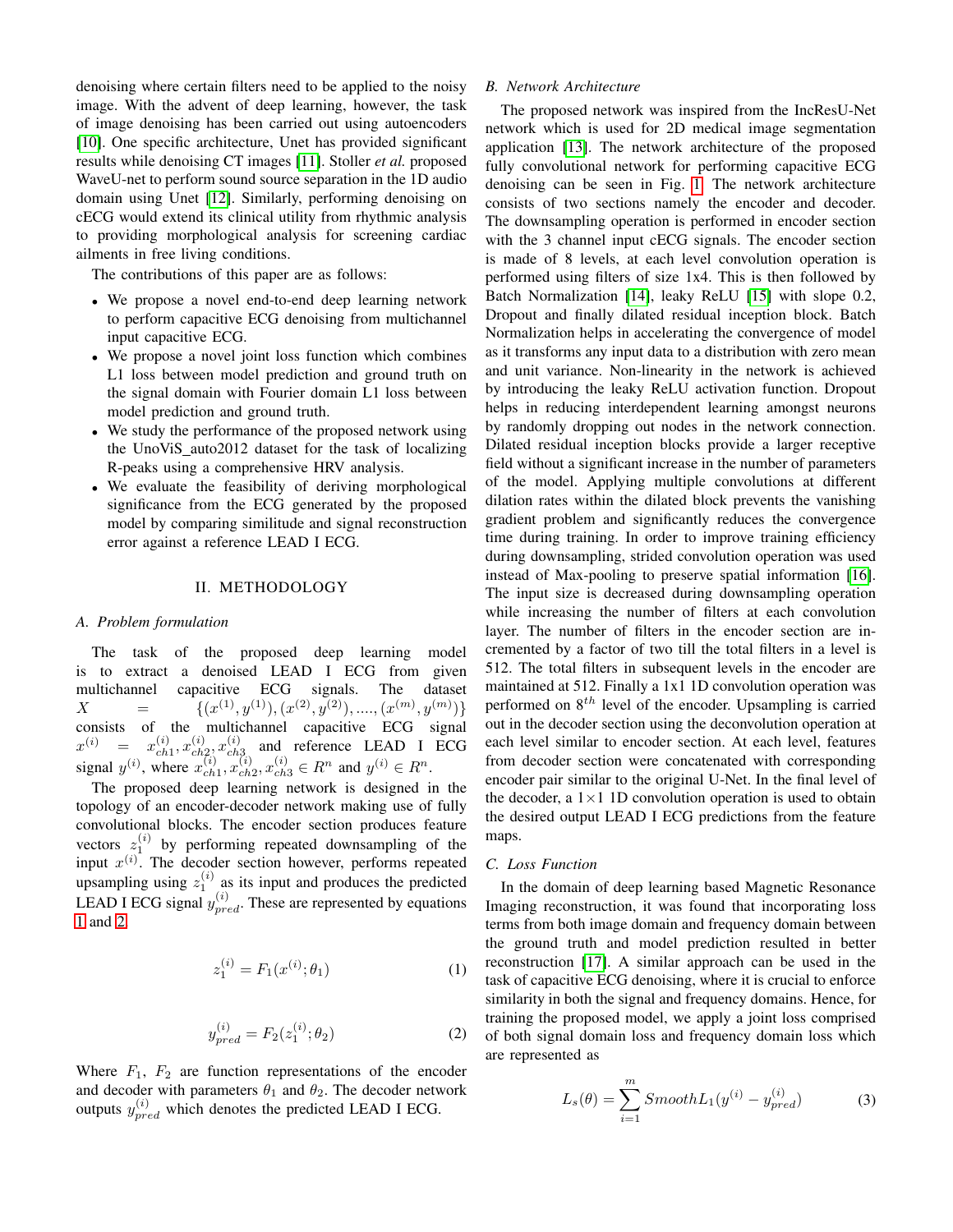<span id="page-2-0"></span>

Fig. 1: Proposed CNN Architecture

$$
L_f(\theta) = \sum_{i=1}^{m} SmoothL_1(Y^{(i)} - Y_{pred}^{(i)})
$$
 (4)

$$
L_{total}(\theta) = \alpha L_s(\theta) + \beta L_f(\theta)
$$
\n(5)

$$
SmoothL_1(y_{diff}) = \begin{cases} 0.5(y_{diff})^2 & \text{if } |y_{diff}| < 0\\ |y_{diff}| - 0.5 & \text{otherwise,} \end{cases}
$$
 (6)

Where  $L<sub>s</sub>$  and  $L<sub>f</sub>$  correspond to the signal domain and frequency domain losses.  $y^{(i)}$  and  $y^{(i)}_{pred}$  refer to the LEAD I ECG ground truth and model prediction,  $Y^{(i)}$  and  $Y_{nre}^{(i)}$  $_{pred}$ are the corresponding fourier tranform of the signals  $y^{(i)}$  and  $y_{pred}^{(i)}$ . The two losses are added together after scaling with coefficients  $\alpha$  and  $\beta$  resulting in total loss,  $L_{total}$ .  $\theta$  refers to the parameters of the proposed network which require optimization.

# *D. Training Method*

During training, the network was initialized using random weights. The signal domain loss term, as defined in equation 3, was found between the network prediction and ground truth. The frequency domain loss term as defined in equation 4 is found by applying 1024 point Fast Fourier Transform (FFT) for the network prediction and ground truth and determining the  $SmoothL1$  loss between the two. The network parameters were optimized using Stochastic Gradient Descent for a minibatch comprising of 256 input windows. The learning rate of the network was set to 0.01 and the momentum to 0.7. The training was carried out for 2500 epochs. The model was developed and implemented in PyTorch [\[18\]](#page-5-6). The training was carried out in a workstation using a i7 8700K CPU and Nvidia GTX1080Ti 11GB GPU.

TABLE I: Dataset Description

<span id="page-2-1"></span>

| <b>Dataset Name</b> | <b>Sampling</b> | Input signals                 | Reference signals | <b>Train-set</b><br>windows | <b>Test-set</b><br>windows |  |
|---------------------|-----------------|-------------------------------|-------------------|-----------------------------|----------------------------|--|
| UnoViS auto2012     | 1000 Hz         | 3 x capacitive ECG<br>' FAD's | LEAD I<br>ECG     | 11359                       | 2938                       |  |

# III. DATASET DESCRIPTION

The UnoViS database is a comprehensive database for research in the domain of unobtrusive medical monitoring through measurement of PPG and capacitive ECG in free living conditions along with reference ECG [\[19\]](#page-5-7). The database includes recording in diverse conditions like while driving a car and while sleeping. The data collected from the car driving condition, referred to as the UnoViS\_auto2012 dataset is the largest recording, accounting for over 13 hours. The UnoViS auto2012 dataset is however highly influenced by motion artifacts compared to the other conditions. The dataset is composed of 31 recording sessions of 6 different subjects whilst driving in different road types like highways, curvy roads and bad roads. Three bipolar capacitive ECG leads were obtained similar to the Einthoven's triangle. Simultaneous reference LEAD I ECG was obtained from a clinical grade ICU monitor. Out of the 31 recordings, two recordings were sampled at 200 Hz while the remaining datasets were sampled at 1000 Hz. Both the capacitive ECG signals and the reference LEAD I ECG were resampled to 1024 Hz to ensure compatibility with the proposed network which requires an input and reference of size 2048 (1024 $\times$ 2). We create a traintest split by using 22 files for training and 7 files for testing. Two second length windows of three lead capacitive ECG signals and reference ECG signal are extracted from both the train and test files. Table [I](#page-2-1) summarizes the dataset size used for training and testing.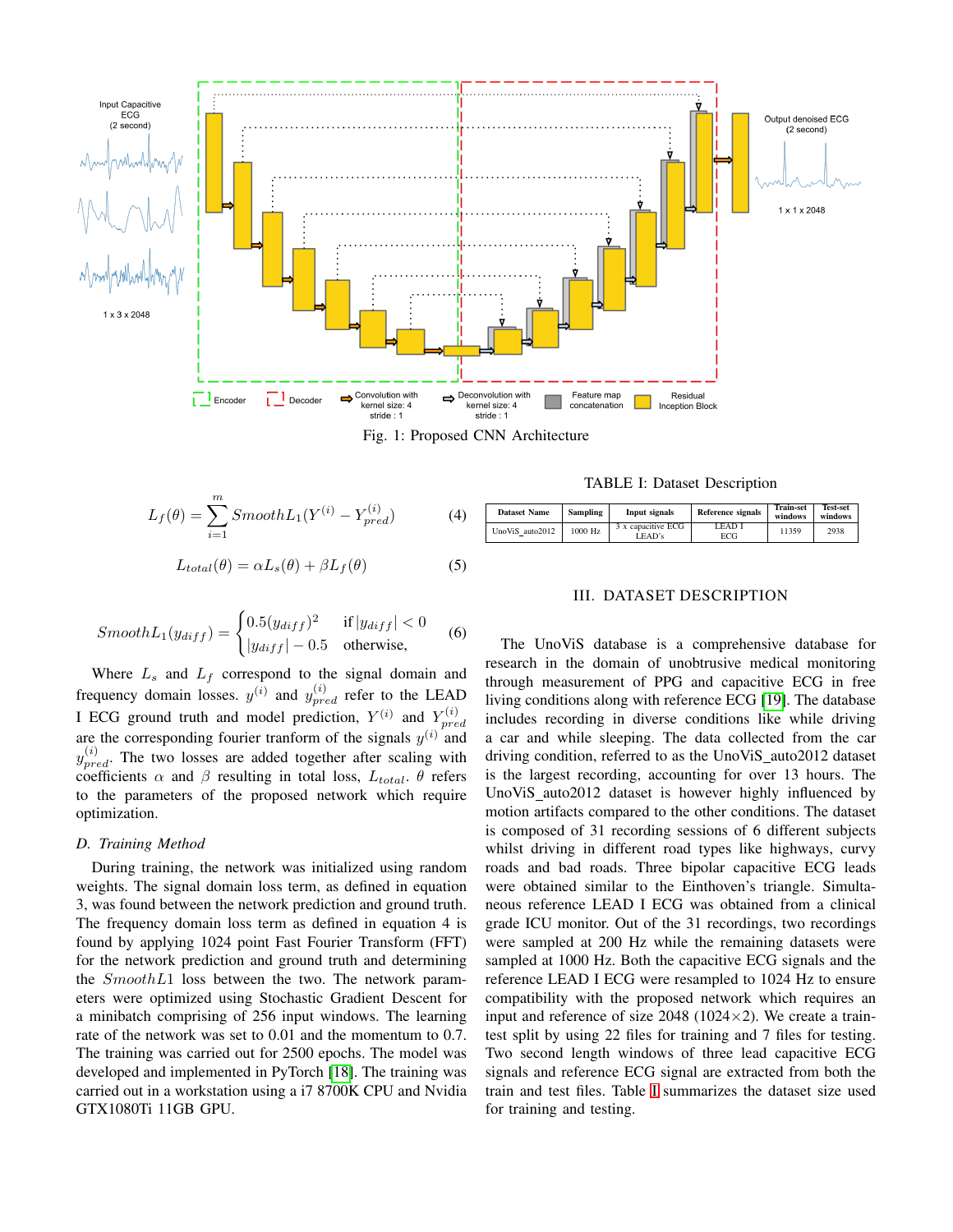<span id="page-3-0"></span>

| File          | Ground Truth ECG<br><b>HRV</b> metrics |                     |                 |              | Model predictions (L1)<br><b>HRV</b> metrics |                     |                 |              | Model predictions (L1+RFFT)<br><b>HRV</b> metrics |                                    |                     |                 |              |                             |
|---------------|----------------------------------------|---------------------|-----------------|--------------|----------------------------------------------|---------------------|-----------------|--------------|---------------------------------------------------|------------------------------------|---------------------|-----------------|--------------|-----------------------------|
| <b>Number</b> | Mean RR<br>intervals<br>(s)            | <b>RMSSD</b><br>(s) | pNN50<br>$(\%)$ | <b>LF/HF</b> | Mean<br><b>RR</b><br>intervals<br>(s)        | <b>RMSSD</b><br>(s) | pNN50<br>$(\%)$ | <b>LF/HF</b> | <b>Cross</b><br>Correlation                       | <b>Mean RR</b><br>intervals<br>(s) | <b>RMSSD</b><br>(s) | pNN50<br>$(\%)$ | <b>LF/HF</b> | <b>Cross</b><br>Correlation |
|               | 0.742                                  | 0.077               | 40.10%          | 0.563        | 0.785                                        | 0.089               | 47.20%          | 1.221        | 0.248                                             | 0.821                              | 0.084               | 44.70%          | .343         | 0.458                       |
|               | 0.782                                  | 0.027               | 6.42%           | 5.271        | 0.765                                        | 0.039               | 13.41%          | 0.347        | 0.347                                             | 0.779                              | 0.0369              | 9.24%           | 5.828        | 0.384                       |
|               | 0.785                                  | 0.0258              | 3.85%           | 5.326        | 0.695                                        | 0.082               | 17.26%          | 1.73         | 0.272                                             | 0.716                              | 0.063               | 13.27%          | 2.791        | 0.463                       |
| 4             | 0.787                                  | 0.0253              | 3.92%           | 5.267        | 0.712                                        | 0.097               | 36.13%          | 2.617        | 0.316                                             | 0.726                              | 0.067               | 24.63%          | 3.182        | 0.374                       |
|               | 0.815                                  | 0.034               | 4.37%           | 5.326        | 0.697                                        | 0.082               | 37.32%          | 0.831        | 0.461                                             | 0.728                              | 0.054               | 7.36%           | 8.857        | 0.464                       |
| <sub>6</sub>  | 0.772                                  | 0.025               | 4.58%           | 7.31         | 0.726                                        | 0.073               | 28.18%          | 3.184        | 0.273                                             | 0.755                              | 0.033               | 8.95%           | 5.456        | 0.347                       |
|               | 0.769                                  | 0.0287              | 8.41%           | 3.718        | 0.734                                        | 0.027               | $7.40\%$        | 3.878        | 0.449                                             | 0.754                              | 0.031               | $9.39\%$        | 3.611        | 0.464                       |

TABLE II: HRV analysis of proposed models and ground truth ECG

## IV. EXPERIMENTS AND RESULTS

Two different models are proposed for the task of cECG denoising, the first model was exclusively trained on the signal domain SmoothL1 loss while the second model was trained on both the signal domain and frequency domain  $SmoothL1$ loss. The evaluation of the proposed models are carried out in two different methods. First comparison is performed on the RR interval and HRV related parameters derived from the denoised signals and reference signal. Second comparison is performed between the denoised predictions between the proposed models and the ground truth ECG.

# *A. R-peak detection evaluation*

cECG based Heart Rate, HRV and rhythm analysis have shown significant clinical value [\[20\]](#page-5-8) [\[21\]](#page-5-9). A common source of error in such cECG based rhythm metrics is motion induced artifacts. An important criteria for evaluating such denoising solutions is through rhythm analysis. The predictions from the proposed models along with the corresponding reference LEAD I ECG for the 7 test files are provided to a Hamilton QRS detector [\[22\]](#page-5-10) after applying a  $4<sup>th</sup>$  order butteworth bandpass filter with a cutoff frequency 0.5-60 Hz. For each of the test files, RR intervals obtained from the QRS detector are provided to the Kubios HRV analysis tool for the model predictions and ground truth [\[23\]](#page-5-11). Metrics like Mean RR intervals, Root Mean Square of the Successive Differences (RMSSD), pNN50 and Low Frequency-High Frequency ratio (LF/HF) were obtained through Kubios HRV tool to provide a comprehensive understanding of the performance of the proposed model for enabling HR, HRV and rhythmic abnormality measurement. Further we obtain cross correlation metrics between the R location predictions of the models and the R location predictions from LEAD I ECG. Table [II](#page-3-0) shows HRV analysis of the proposed model and ground truth ECG.

#### *B. Denoising evaluation*

For this evaluation we apply Min-Max normalization to all the signals used for this comparison by scaling the values between the range 0 and 1. The MSE difference and crosscorrelation metrics including lag between the model predictions and the reference LEAD I ECG signals are found for all the test set windows. Table [III](#page-3-1) shows the performance of both the model trained on signal domain SmoothL1 loss and the model trained on joint signal domain and frequency domain

<span id="page-3-1"></span>TABLE III: Comparison for LEAD I ECG reconsturction

| Model     | <b>MSE</b> | <b>Cross</b><br>Correlation | Lag   |  |
|-----------|------------|-----------------------------|-------|--|
|           | 0.235      | 0.241                       | 0.989 |  |
| L1 + RFFT | 0.167      | 0.476                       | 0.998 |  |

SmoothL1 loss using mean cross-correlation, mean lags and mean MSE.

#### V. DISCUSSION

As seen in Table [II,](#page-3-0) the predictions of the proposed models provide similar R-peak localization metrics when compared with the ground truth R-peak locations. The model using the joint loss on both the signal domain and frequency domain in particular provides significant improvement over the model that was exclusively trained on the signal domain loss. The similarity of the HRV metrics derived from proposed models with that of the reference ECG can be observed. It indicates the utility of HRV measurement from the cECG predictions. From Table [III,](#page-3-1) it can be seen that the proposed models, in particular the model trained with joint loss display high cross correlation and low MSE when compared with the reference LEAD I ECG. This showcases the feasibility of performing morphological analysis using the model predictions and cECG input signals. An example of a denoised cECG window can be seen in Fig. [2.](#page-4-11) From the figure, it can be observed that the prediction of the model trained exclusively on the signal domain loss is vulnerable to artifacts whereas the prediction of the model trained on both the signal and frequency domain shows lower amount of noise.

#### VI. CONCLUSION

The present work describes a novel approach to denoise multichannel cECG signals using a learning based model. The proposed end-to-end deep learning framework takes motion corrupted three channel cECG signals as input and LEAD I ECG as reference training. We further propose a novel joint training loss which applies loss on both the signal domain and frequency domain. Through comparison of the RR intervals of the reference LEAD I ECG and proposed model outputs we report high similarity in HRV analysis. The model trained on joint loss provides lower error when compared to the model trained exclusively on the signal domain loss. Further we study the feasibility of performing morphological analysis on the predicted ECG by obtaining signal similarity metrics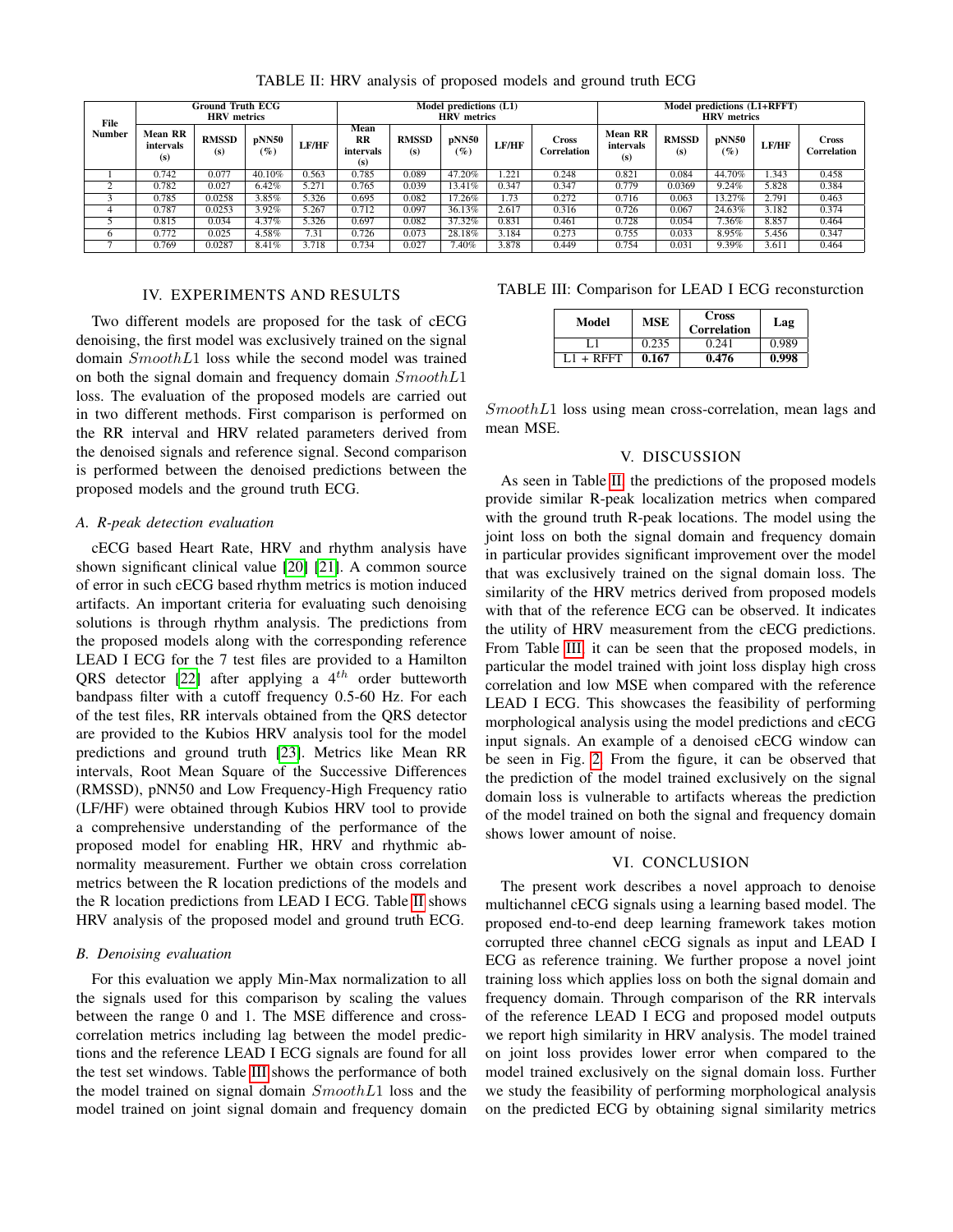<span id="page-4-11"></span>

Fig. 2: (a) Sample input 3 channel capacitive ECG signal (b) Reference Lead I ECG, Model predictions: Signal domain loss, Joint loss

for both variants of the model. With a mean correlation of 0.476 and MSE of 0.167 the proposed model shows the feasibility of conducting morphological analysis using the model predictions along with rhythm analysis. This can potentially allow for long term unobstrusive monitoring of ECG in free living conditions. Extensive validation is crucial to determine the capability of the proposed predictions for providing morphological information. Training has to be carried out on a wide range of cardiac anomalies along with a corresponding performance study. Future scope of the proposed study would be to collect more capacitive ECG data for abnormal condition. The development of a robust SQI metric is required to allow elimination of noisy predictions along with characterization of scaling variance in capacitive ECG associated with motion artifacts. A comprehensive study using an ECG segmentation algorithm is required to verify if the model predictions retain morphological integrity in different segments of ECG.

## ACKNOWLEDGMENT

We would like to acknowledge the Helmholtz-Institute for Biomedical Engineering who have provided the UnoVis capacitive ECG dataset.

#### **REFERENCES**

<span id="page-4-0"></span>[1] T. Komensky, M. Jurcisin, K. Ruman, O. Kovac, D. Laqua, and P. Husar, "Ultra-wearable capacitive coupled and common electrode-free ecg monitoring system," in *2012 Annual International Conference of the IEEE Engineering in Medicine and Biology Society*. IEEE, 2012, pp. 1594–1597.

- <span id="page-4-1"></span>[2] A. Aleksandrowicz and S. Leonhardt, "Wireless and non-contact ecg measurement system–the aachen smartchair," *Acta Polytechnica*, vol. 47, no. 4-5, 2007.
- <span id="page-4-2"></span>[3] Y. G. Lim, K. K. Kim, and K. S. Park, "Ecg recording on a bed during sleep without direct skin-contact," *IEEE Transactions on Biomedical Engineering*, vol. 54, no. 4, pp. 718–725, 2007.
- <span id="page-4-3"></span>[4] S. Leonhardt and A. Aleksandrowicz, "Non-contact ecg monitoring for automotive application," in *2008 5th International Summer School and Symposium on Medical Devices and Biosensors*. IEEE, 2008, pp. 183– 185.
- <span id="page-4-4"></span>[5] Y. Sun and X. B. Yu, "Capacitive biopotential measurement for electrophysiological signal acquisition: A review," *IEEE Sensors Journal*, vol. 16, no. 9, pp. 2832-2853, 2016.
- <span id="page-4-5"></span>[6] J. Ottenbacher and S. Heuer, "Motion artefacts in capacitively coupled ecg electrodes," in *World Congress on Medical Physics and Biomedical Engineering, September 7-12, 2009, Munich, Germany*. Springer, 2009, pp. 1059–1062.
- <span id="page-4-6"></span>[7] B. Eilebrecht, T. Wartzek, J. Willkomm, A. Schommartz, M. Walter, and S. Leonhardt, "Motion artifact removal from capacitive ecg measurements by means of adaptive filtering," in *5th European conference of the international federation for medical and biological engineering*. Springer, 2011, pp. 902–905.
- <span id="page-4-7"></span>[8] M. Choi, J. Jeong, S. Kim, and S. Kim, "Reduction of motion artifacts and improvement of r peak detecting accuracy using adjacent nonintrusive ecg sensors," *Sensors*, vol. 16, no. 5, p. 715, 2016.
- <span id="page-4-8"></span>[9] Christoph, A. Hoog, E. Breuer, D. U. Uguz, and S. Leonhardt, "Signal-Level Fusion With Convolutional Neural Networks for Capacitively Coupled ECG in the Car," in *Computing in Cardiology*, vol. 45, 2018.
- <span id="page-4-9"></span>[10] P. Vincent, H. Larochelle, I. Lajoie, Y. Bengio, and P.-A. Manzagol, "Stacked denoising autoencoders: Learning useful representations in a deep network with a local denoising criterion," *Journal of machine learning research*, vol. 11, no. Dec, pp. 3371–3408, 2010.
- <span id="page-4-10"></span>[11] H. Gupta, K. H. Jin, H. Q. Nguyen, M. T. McCann, and M. Unser, "Cnnbased projected gradient descent for consistent ct image reconstruction," *IEEE transactions on medical imaging*, vol. 37, no. 6, pp. 1440–1453, 2018.